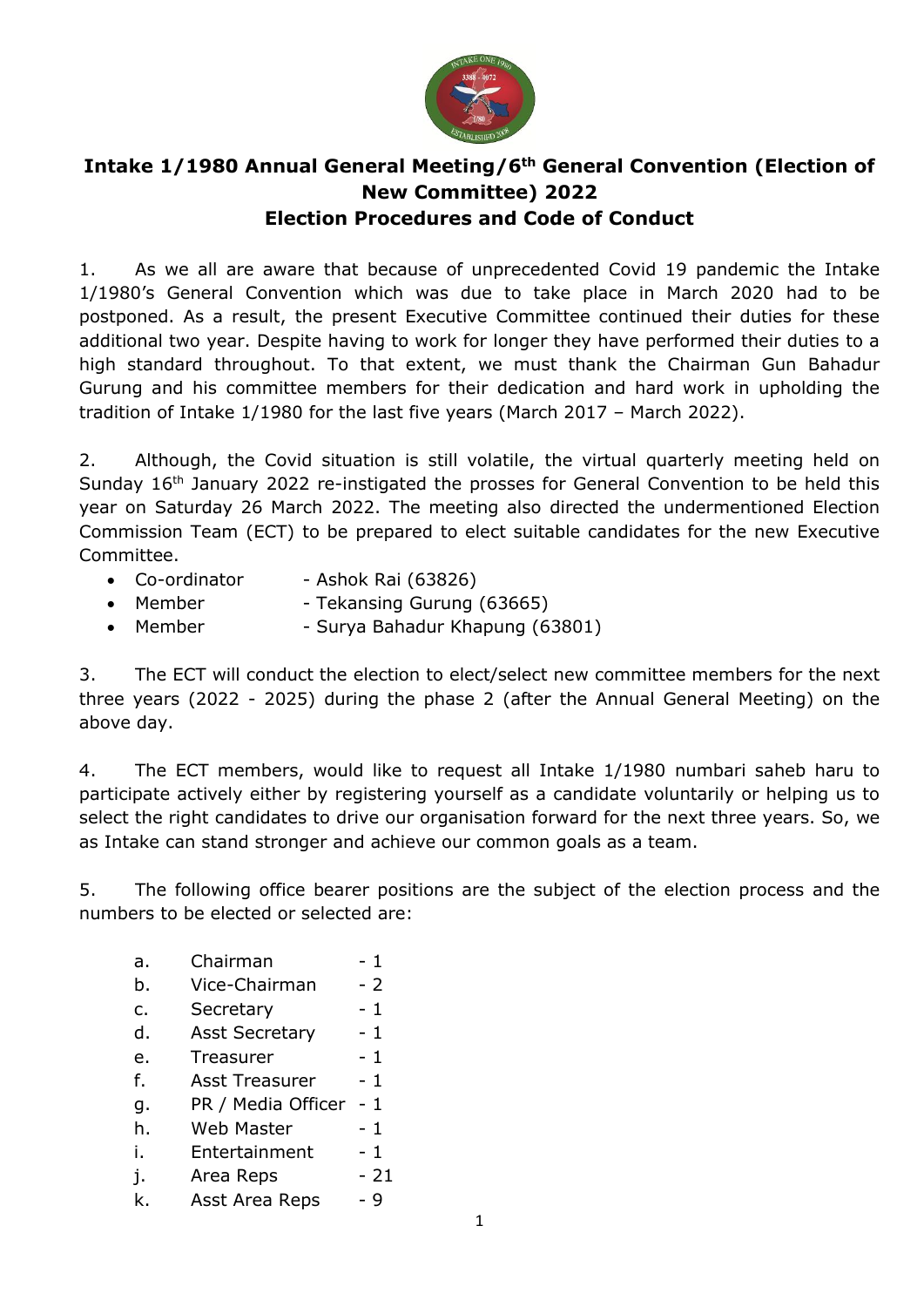- 
- l. Advisors As required (to be decided by the new EC)
- m. Area Reps to cover the following areas:
	- o Aldershot 2  $\circ$  Ashford - 2 o Basingstoke - 2  $\circ$  Bracknell  $-1$  $\circ$  Camberley - 2  $\circ$  Canterbury - 1 o Doncaster - 1  $\circ$  Farnborough  $-1$ o Folkestone - 1 o Hounslow - 2  $\circ$  Leeds - 1  $\circ$  Liverpool - 1 o Maidstone - 1 o Modem - 2 o Plumstead - 2  $\circ$  Reading  $-1$  $\circ$  Swindon  $-1$  $\circ$  Tonbridge - 2  $\circ$  Wales - 1  $\circ$  Wembley - 2  $\circ$  Woking - 1

6. The Intake 1/1980 committee will comprise of 40 members.

7. We, as the Bahudal Group to maintain a democratic process, the ECT would like to encourage and request all members to consider taking up a responsibility voluntarily within the new committee. However, if in case this option does not materialise, **all present office bearers are to find a suitable candidate to take up their respective post, as the second option. Similarly, all area reps and assistant area reps are also to find/ nominate their relief as appropriate.**

8. **Code of Conduct.** To ensure that the General Convention is conducted smoothly, effectively and in a peaceful manner for the election of suitable candidates to form the new executive committee of Intake 1/1980, it is very important that the following Code of Conduct must be adhered to by all members and families present.

- a. The Constitution of Intake 1/1980 (amended 2017) shall be the final and binding authority on all matters containing the election issues.
- b. Candidate who wishes to stand for election shall be a registered member of Intake 1/1980.
- c. Intake 1/1980 is a non-political and non-profitable organisation; hence no one should contravene these aspirations or may incite feelings contrary to these principles during the election process.
- d. All candidates shall stand for election on an individual basis. Any slate of candidates, group or panel formulation and publicity for the same is strictly prohibited.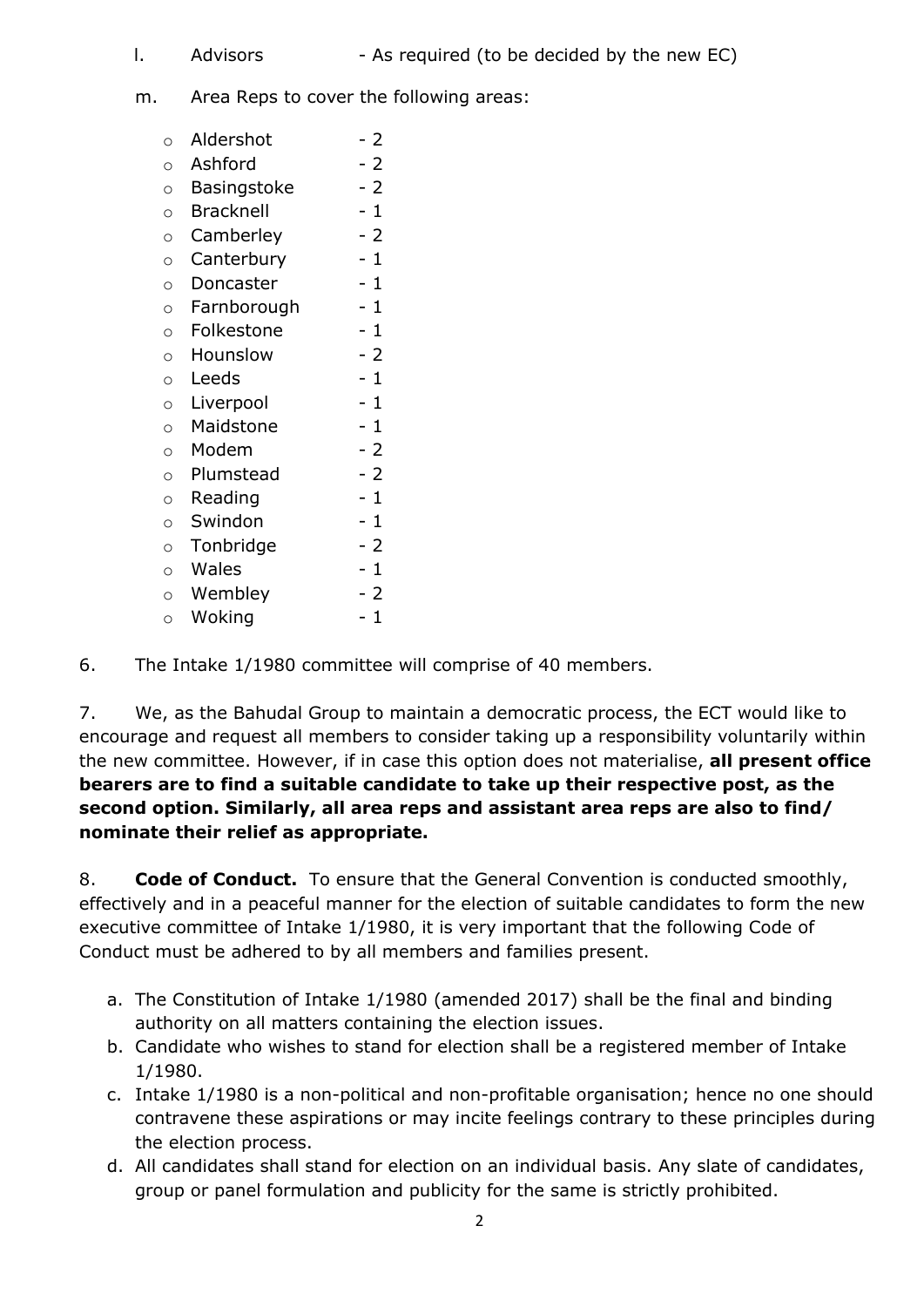- e. All candidates are required to observe the timetable published by the Election Committee.
- f. Candidates should refrain from highlighting or disparaging personal or family details of their competitors or any other candidate.
- **g. All mobile phones must be switched off or silenced.**
- **h. No alcohol be consumed by any member throughout the election process.**
- i. Any queries or concerns related to election procedure should be first raised with the Election Committee members.

9. Any act or behaviour that does not comply with the code of conduct could be subject to disqualification of candidature.

10. Election procedure.

a. The Election Committee shall provide the names of members eligible for voting from the membership list one week prior to the election.

- b. The ECT shall publish election programme and including the following:
	- Publication of final list of voters.
	- Submission of nomination form.
	- Announcement / publication of list of candidates.
	- Validation / expiration of withdrawal deadlines.
	- Publication of final list of candidates.
	- Time and place of voting.
	- Counting of votes.
	- Declaration of election result.

c. All candidates are required to submit nomination form in prescribed format with signature of one proposer and one supporter. Proposer and supporter must be from the list of members eligible to participate in election. A candidate, proposer or supporter of a candidate shall not be a supporter or proposer of another candidate.

d. In case of any disputes, the Election Committee's decision will be final.

e. Election results shall be declared by the Election Committee Members.

f. Election Committee shall issue updates and notices as necessary during the election process.

g. The Election Committee reserves the right to change election rules, schedule and arbitrate any disputes over the election process.

- 11. Tentative timetable for the election will be as follows:
	- Fri 4<sup>th</sup> Mar - Publication of eligible voters (registered members) list
	- Fri  $11<sup>th</sup>$  Mar - Any challenges or request for correction of the voter list
	- Fri  $18<sup>th</sup>$  Mar - Publication of final corrected voter (members) list
	- Mon  $21^{st}$  Mar - Registration / submission candidate nomination form
	- Thu  $24^{\text{th}}$  Mar - Deadline for withdrawal / challenges for candidate nomination
	- Fri 25<sup>th</sup> Mar - Publication of final list of candidates
	- $\bullet$  Sat 26<sup>th</sup> Mar - AGM/election/selection of new committee members
- 12. Outline programme is as shown below:
	- $\bullet$  11:30 14:30 Phase 1: AGM (Chairman Gun Gurung).
	- $\bullet$  14:30 15:30 Light tipan tapan/ refreshment.
	- 15:30 17:30 Phase 2 General Convention (Co-ordinator Ashok Rai).